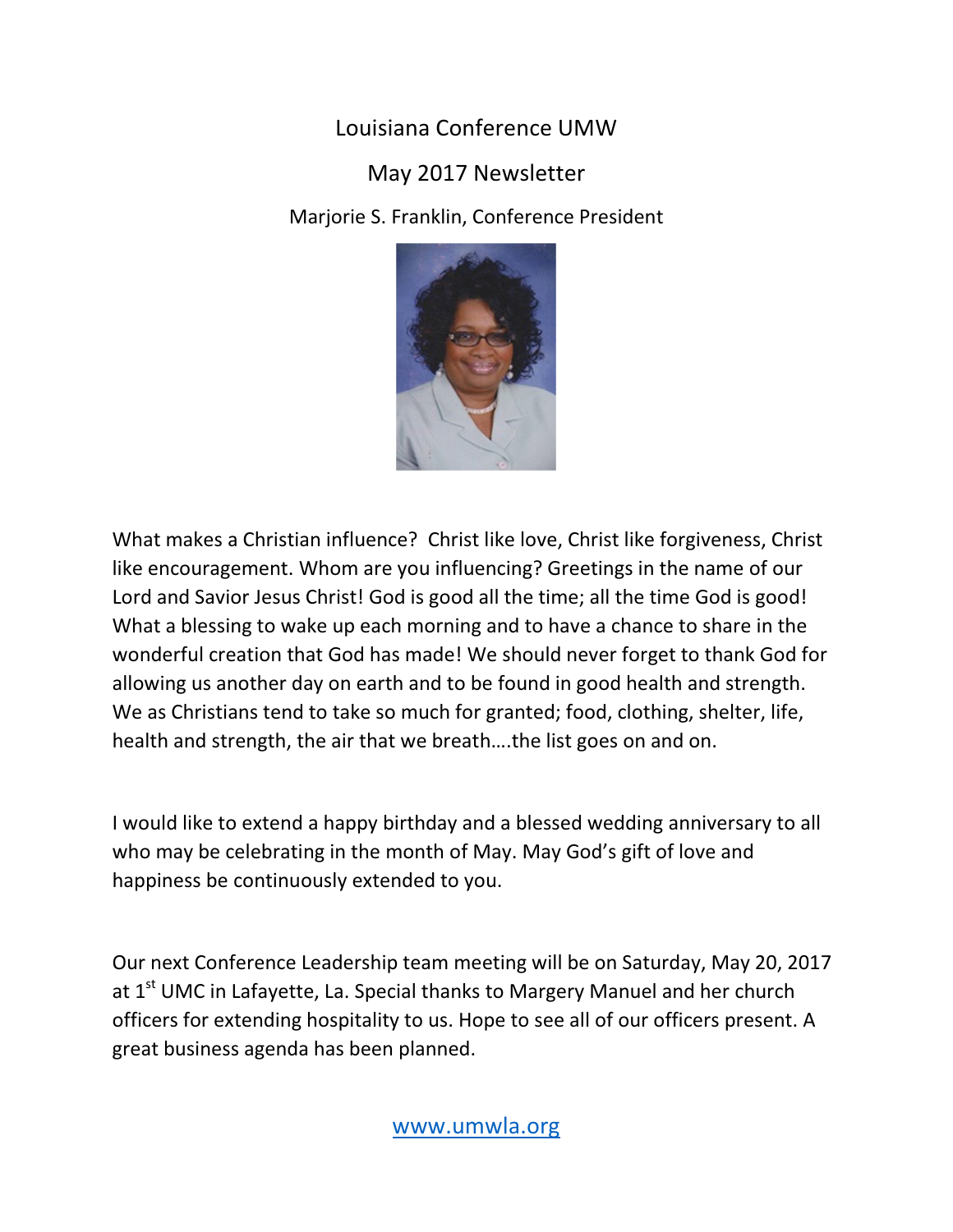Our next Conference event will be Mission U to be held on July 19-22, 2017 at the Wesley Center in Woodworth, La. Our Dean and her staff along with the study leaders have all completed their training and they are excited and ready to share some great information with us. As usual, we have some great studies as well as excellent study leaders this year. Please make an attempt to purchase your books and study material as soon as possible. I would like to encourage all Louisiana Conference UMW local units, members and friends to support the Estelle Dameron and Doretha Brown scholarships with generous donations. Both of these scholarships make it possible for  $1<sup>st</sup>$  timers and new members of UMW to attend the annual Mission U event. The more donations we receive, the more applicants we will be able to sponsor. Information about these scholarships as well as the studies and leaders can be found on our UMW website. Please encourage any youth, young adult or any woman that has never attended Mission U to please consider applying for a  $1<sup>st</sup>$  timer scholarship. Make sure you save the date and spread the word!

I would like to encourage all to visit our newly revised website. A very needed facelift has been done, with some things still in the works. You will find updated forms, current information about happenings in the Districts and Conference along with updated photos. We would love to hear about and see photos of events and mission activities and programs that you are doing in your local unit as well as the District.

We are very proud to announce that our Louisiana Conference records from the past, our history along with photos have been archived on the campus of Centenary College in Shreveport, La. This has been in the works for many years and we very proud that it has finally became reality. Special thanks goes to Chris Brown along with the assistance of UMW members Joyce Thibodeaux and Margery Manuel for all their hard work and diligence put into this activity.